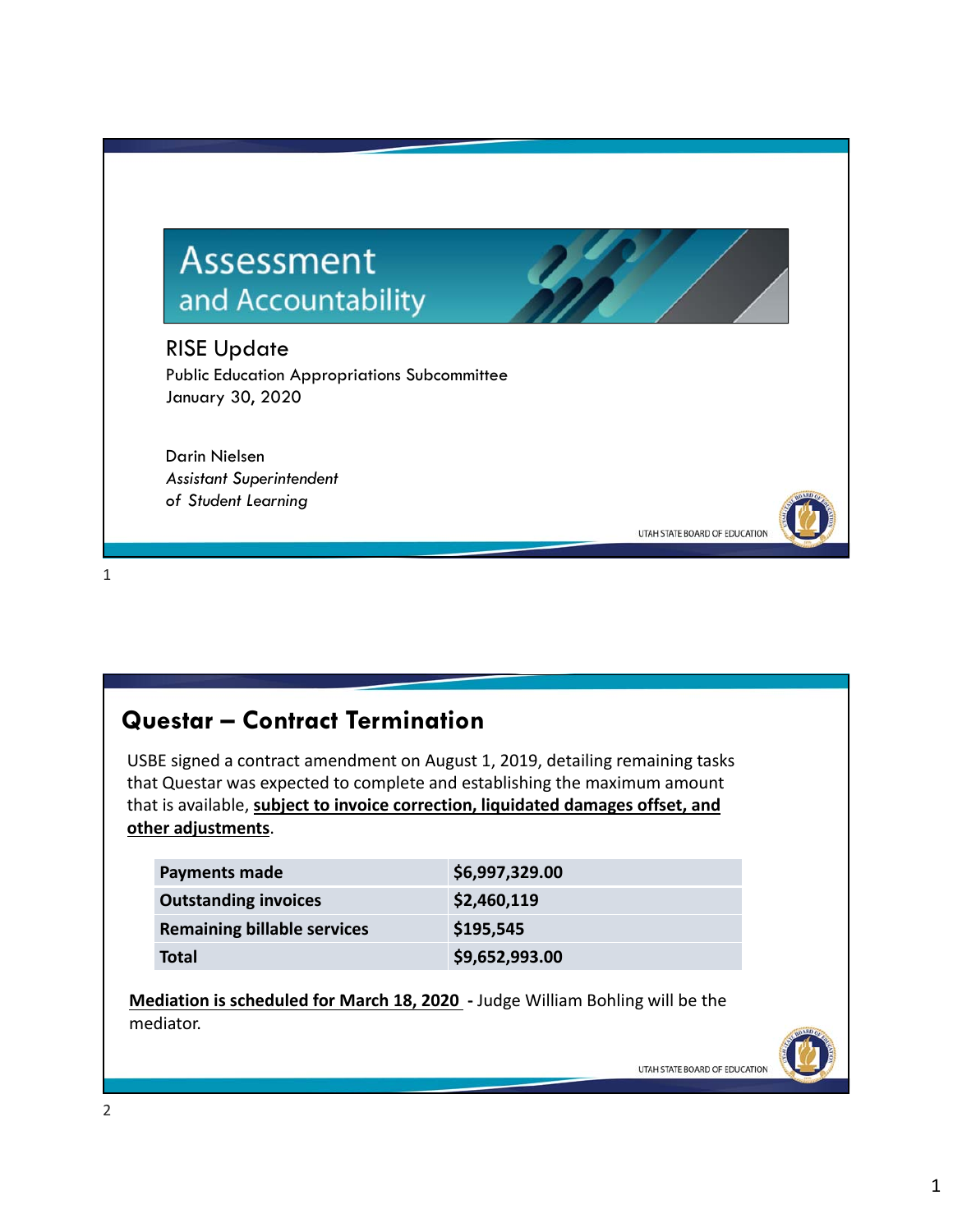# **Short-Term Contract**

- The USBE signed a contract, through an emergency procurement, with AIR to provide the delivery system for Utah's Standards Assessment (RISE)
- The contract goes from August 2019 through June 30, 2022
- The cost is \$21,611,130

**244,758 RISE formative/summative tests have already been successfully submitted during the 2019/2020 school year.**

UTAH STATE BOARD OF EDUCATION



3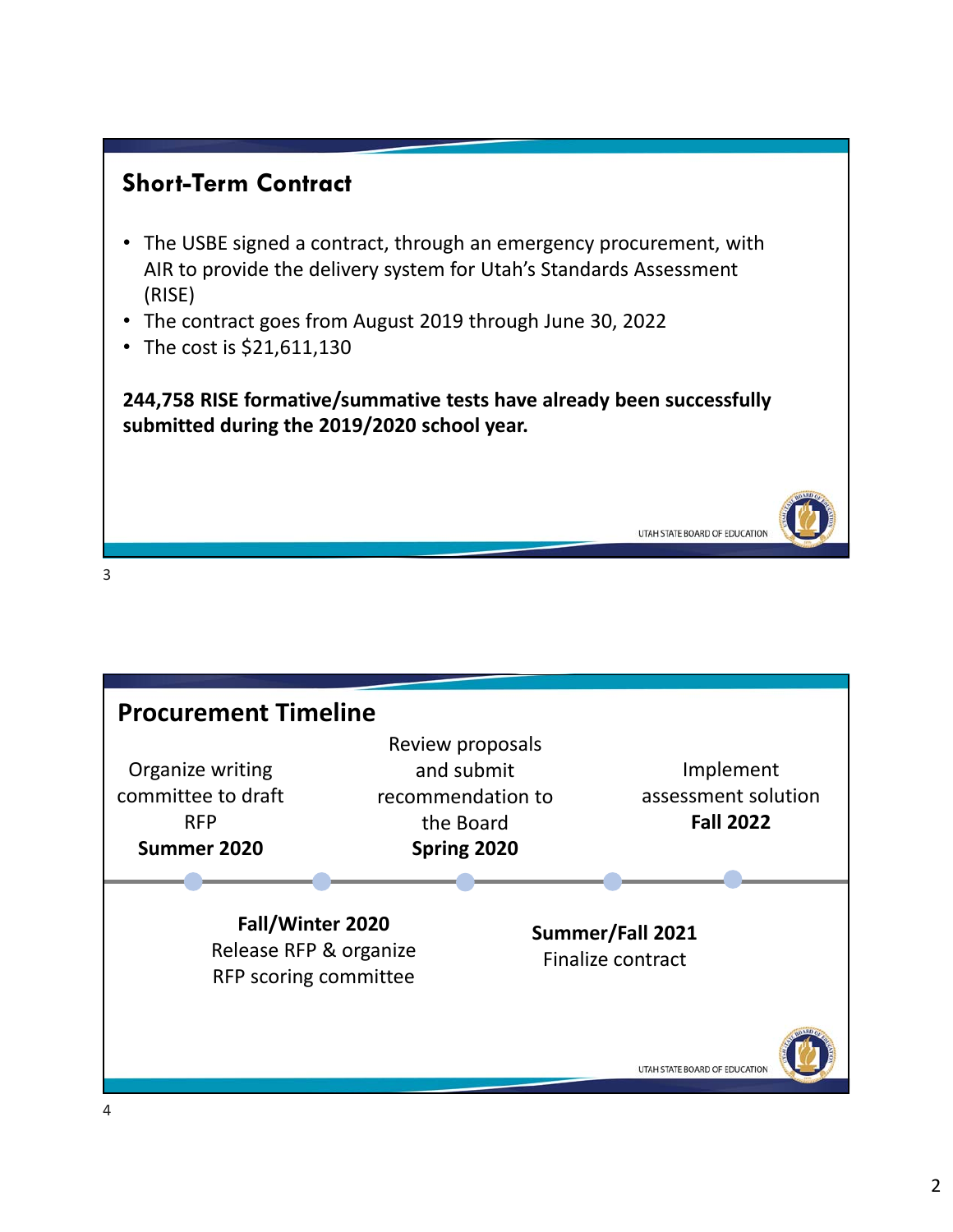### **Procurement Proposed Statutory Changes – Representative Robert Spendlove** (2)(a) A procurement unit that allows a vendor to correct an immaterial error in a responsive solicitation response shall establish a deadline by which the vendor is required to correct the immaterial error. (b) A procurement unit may not allow a vendor to correct an immaterial error in a responsive solicitation response after the deadline established under Subsection (2)(a). **63G‐6a‐115. Clarifying information in a solicitation response.** (1) A procurement unit may at any time make a written request to a vendor to : (a) clarify information contained in a responsive solicitation response[.] ; or (b) provide additional information that the procurement unit determines it needs in its determination of whether the vendor is responsible. UTAH STATE BOARD OF EDUCATION

#### 5

### **The Human Impacts of Interruptions/Irregularities**

- Lost instructional time
- Additional work for LEA employees
- Inability for LEA employees to complete testing responsibilities
- Negative impact on student and staff morale
- Strained testing environments
- **Lack of confidence** in the data

So… what impact did all of this have on our student's results?

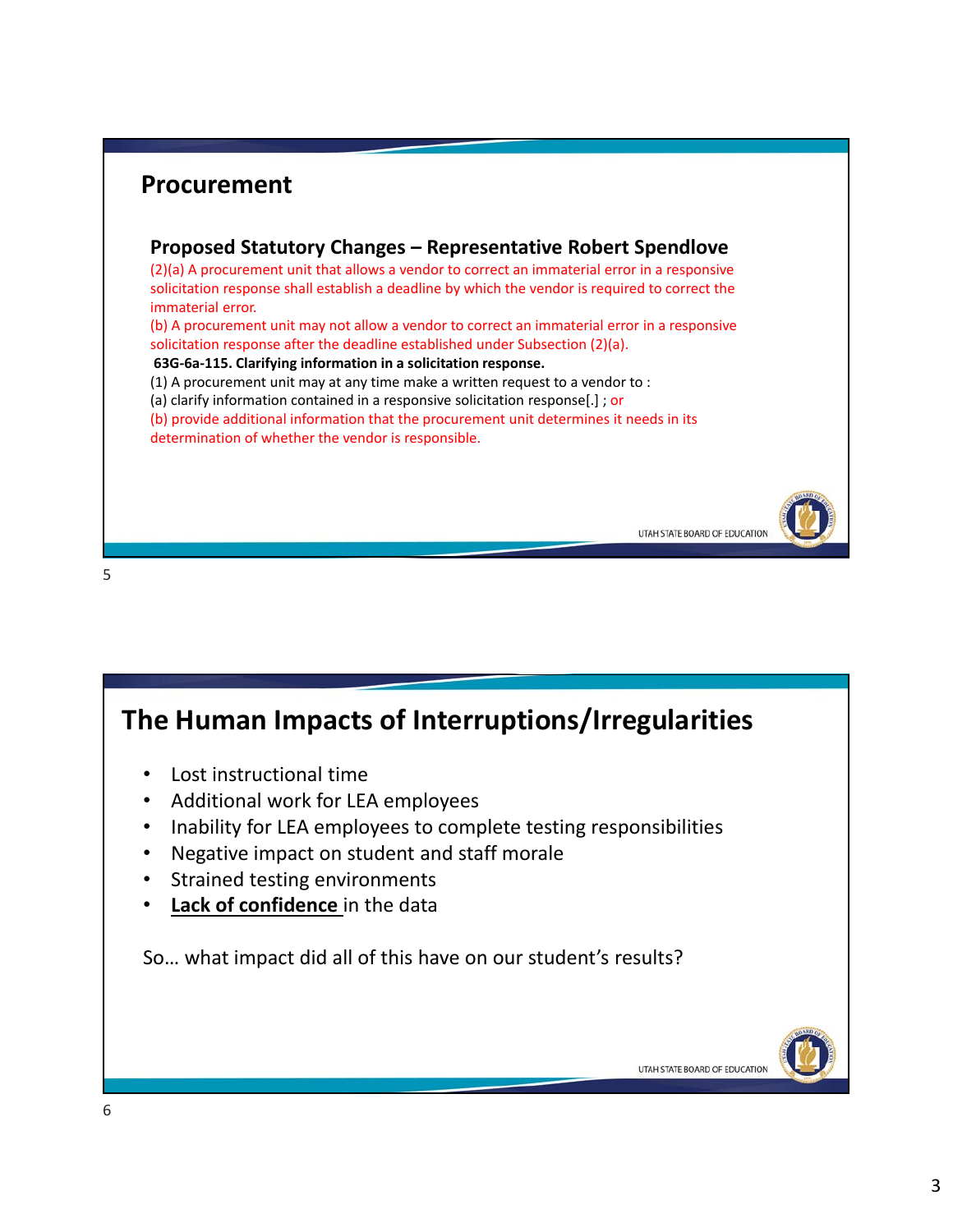# **Analysis**

| <b>Title &amp; Responsible Party</b>                                                                           | <b>Purpose</b>                                                                                                |
|----------------------------------------------------------------------------------------------------------------|---------------------------------------------------------------------------------------------------------------|
| Utah Test Interruption<br>ETS, validated by The Center for Assessment and<br>Utah Technical Advisory Committee | Determine if the testing interruptions<br>impacted student proficiency scores                                 |
| <b>SGP Across Transition &amp; Impact</b><br>The Center for Assessment                                         | Determine ability to validly calculate<br>student growth with removal of writing<br>and change in assessments |
| USBE/LEA Achievement Study<br>USBE, Jordan, & Salt Lake City SDs                                               | Examine differences in achievement<br>outcomes to prior years to determine<br>impacts of all irregularities   |
|                                                                                                                | <b>ACARD</b>                                                                                                  |

UTAH STATE BOARD OF EDUCATION

7

# **Review/Decision Process**

| Provide valuable insights by representing their<br>stakeholder groups in advising the Board on<br>assessment and accountability issues.<br>Provide consultation services to USBE |
|----------------------------------------------------------------------------------------------------------------------------------------------------------------------------------|
|                                                                                                                                                                                  |
| assessment and accountability staff in relation to<br>state assessments and related accountability<br>systems.                                                                   |
| General control and supervision of the public<br>education system.                                                                                                               |
|                                                                                                                                                                                  |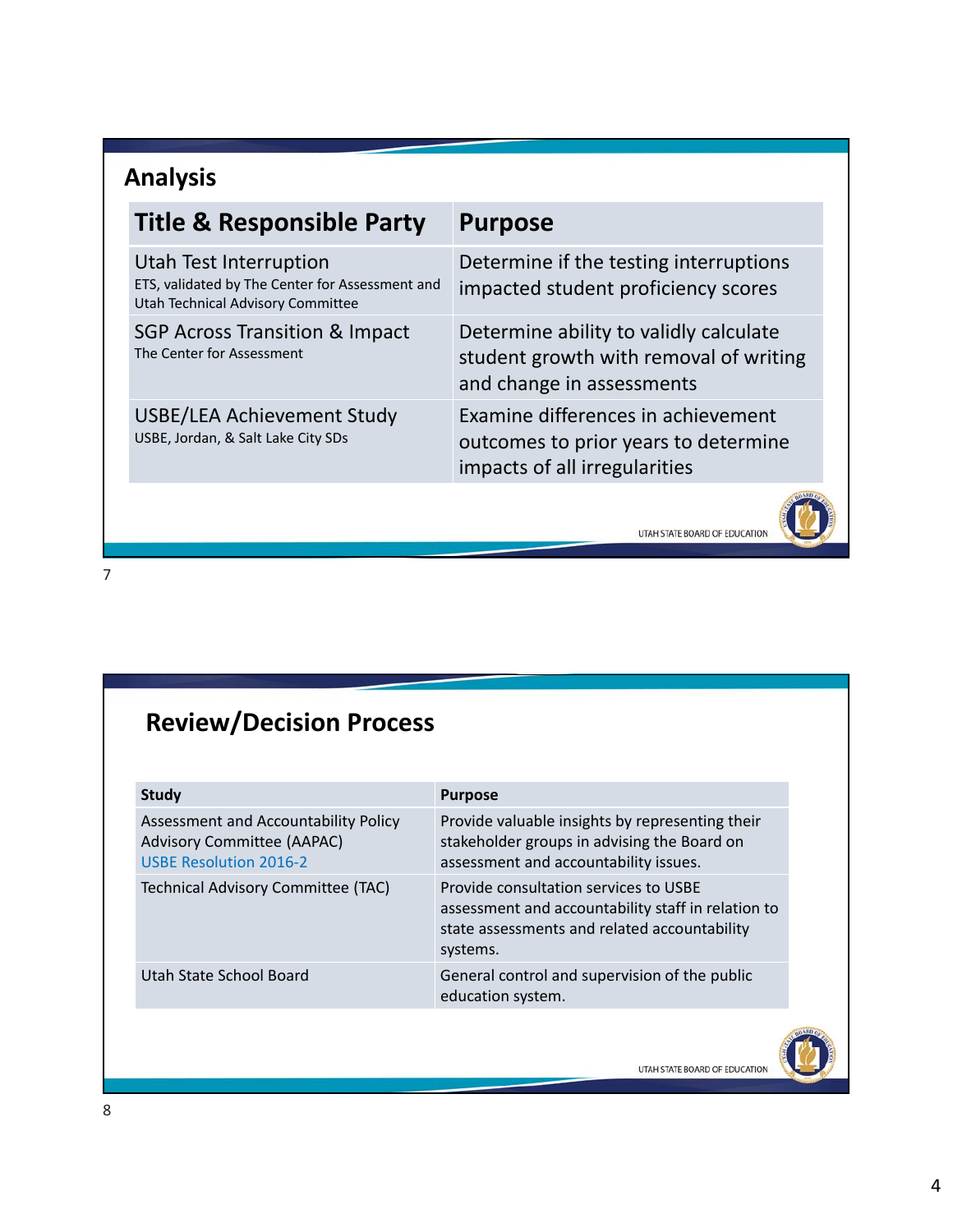

9



- 1. The online Utah School Report Card has been updated.
- 2. A disclaimer has been included with the Utah School Report Card.
- 3. A request for "flexibilities" has been made for a waiver on publishing the letter grade on the 2018‐2019 school report card.